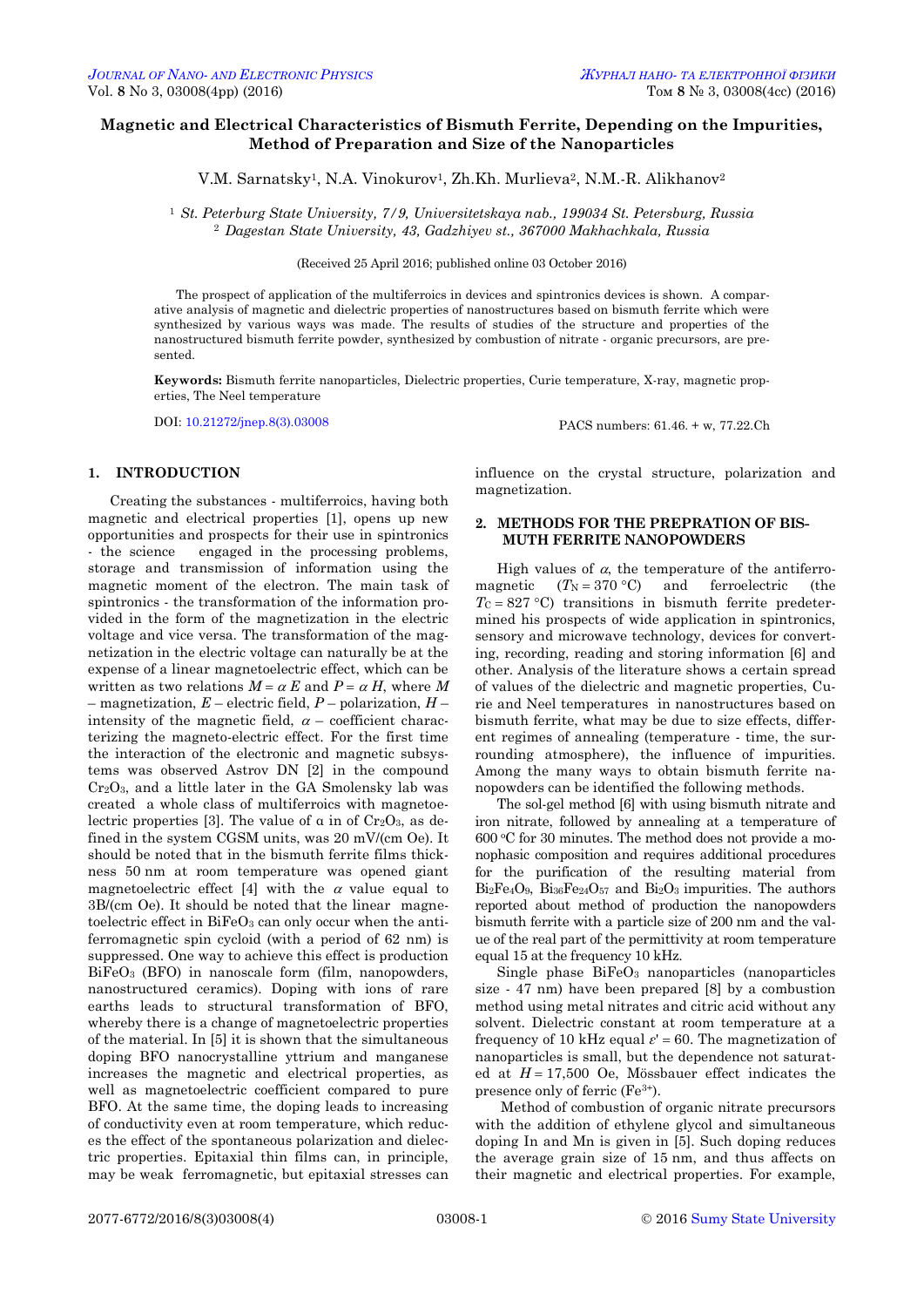the saturation magnetization increased significantly from 0,20 emu / g for the BFO to 3,50 emu /g for In and Mn co-doped sample. The disadvantage of the method can be considered the use of toxic ethylene glycol.

Solid phase synthesis of samples  $Bi_{1-x}Ba_xFeO_3$  c  $x = 0.15$ ; 0.25, 0.35 it was used in [9]. Received a significant increase of the saturation magnetization of the samples  $M = 6.0$  emu/g, the value of  $\varepsilon$ ' is equal to 380 at 10 kHz at room temperature. For the first time, in the doped bismuth ferrite it was measured magnetic field effect on the value of *ε*'. The effect is to increase the *ε*' by 1.7 % in the field of 8 kOe.

In [10-12] is described the role of size effects, determining the effect of the size of the bismuth ferrite nanoparticles on the saturation magnetization and Neel temperature. In particular, in [14] reported the Neel temperature shift to  $60^\circ$  at changing nanoparticle size in the range 23-54 nm.

## **3. EXPERIMENTAL MEASUREMENTS OF MGNETIC AND DIELECTRIC PROPERTIES OF BISMUTH FERRITE NANOPOWDERS**

BiFeO<sup>3</sup> nanopowder was synthesized [13] by method of burning equimolar precursors from aqueous solutions of nitrates iron  $Fe(NO_3)_3$  and bismuth  $Bi(NO_3)_3$ with the addition of nitric acid and glycine. The resulting solution evaporated with stirring to the density 1,14-1,16 g/cm, the heating rate up to the flash point

was 10-30 K /min. On the X-ray source of nanopowder (diffractometer PANalytical Empyrean-2) are not observed crystals of other stoichiometry, except the BiFeO<sup>3</sup> (1a). The average particle size of the powder determined from the Debye-Scherrer formula was 50 nm. After heat treatment for 1 hour at 600, 700 and 800 °C (Fig. 1b, 1c, 1d) in the nanopowder appear and recrystallized sillenite Bi25FeO<sup>39</sup> and mullite Bi2Fe4O<sup>9</sup> phases.

The magnetization of nanopowders [14] was studied at room temperature under field 15 kOe. Already since 4 kOe dependence *M*-*H* reaches saturation.

The maximum value of the initial powder magnetization at 15 kOe (6 emu /g) significantly exceeds the value of *M*, presented in [5,10], and after calcination, starting with the 700 °C, the magnetization approaches to characteristic for BiFeO<sup>3</sup> values. High values of the initial magnetization nanopowder may be associated with the presence there of amorphous incidental phase, such as, for example, maghemite  $(*Fe<sub>2</sub>O<sub>3</sub>)$ . For maghemite above 400 °C is observed [15] transition  $\gamma$ -Fe<sub>2</sub>O<sub>3</sub>  $\rightarrow \alpha$ -Fe<sub>2</sub>O<sub>3</sub> (hematite-antiferromagnetic), which completes at 600 °C [15]. The samples heat treated at 600 °C and above, practically not contained maghemite. The magnetization of nanopowders, after heat treatment at 700 °C and 800 °C corresponds to the values characteristic of the BiFeO3, as part of the nanopowder retains the dimensions below 62 nm.



**Fig. 1** – Diffraction patterns of the initial and the heat-treated nanopowders



**Fig.** 2 – The dependence  $\chi(T)$  of nanopowder bismuth ferrite:  $\Delta$  – not heat-treated; O – after heat treatment at 600 °C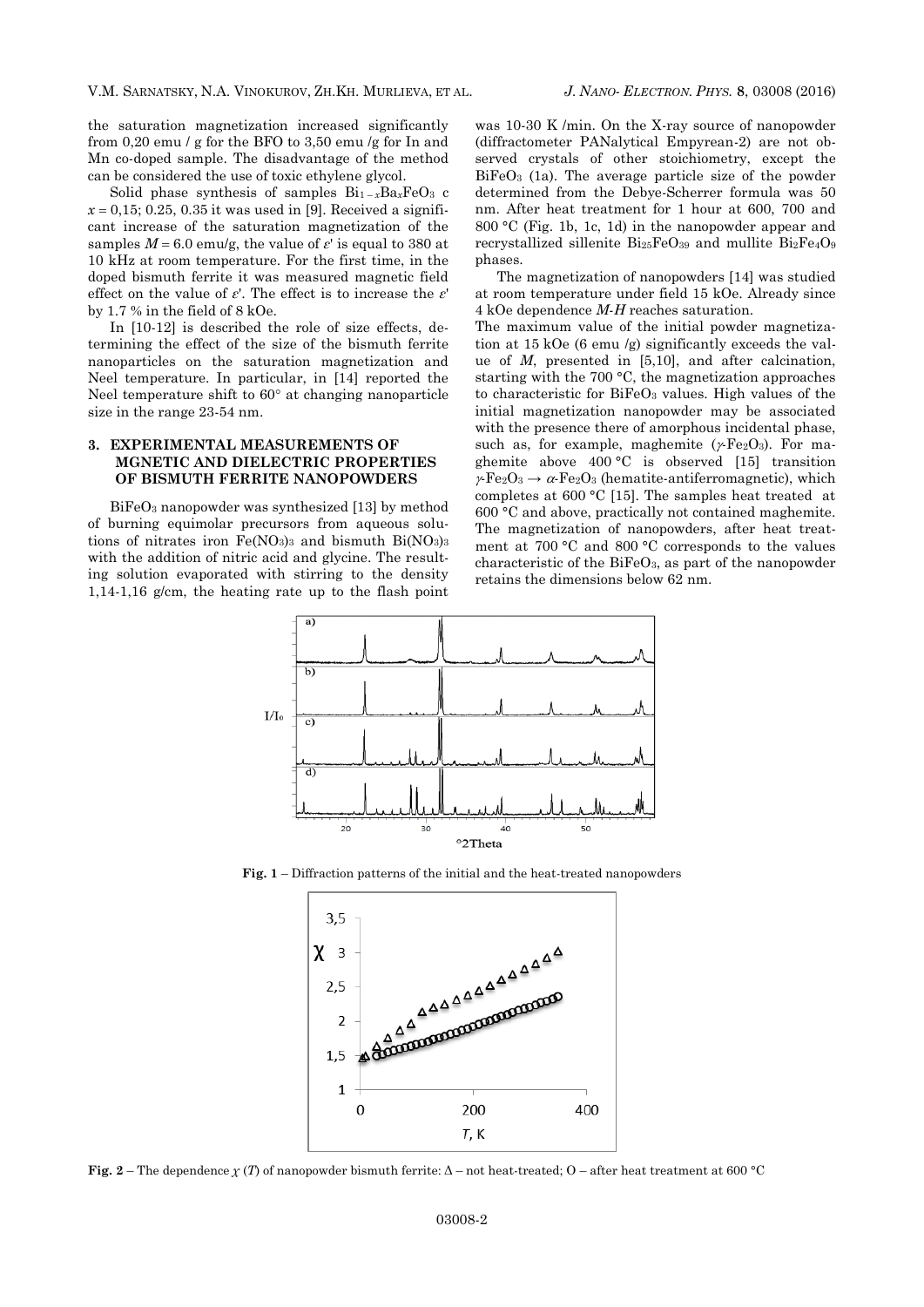#### MAGNETIC AND ELECTRICAL CHARACTERISTICS OF BISMUTH FERRITE… *J. NANO- ELECTRON. PHYS.* **[8](#page-0-2)**, [03008](#page-0-2) [\(2016\)](#page-0-2)

Measurements of the magnetic susceptibility  $\chi$  performed using complex to study the physical properties of materials in a wide range of temperatures and magnetic fields of PPMS-9 + EverCool-II in the temperature range 4-350 K in the alternating magnetic field with frequencies from 10 Hz to 10 kHz and intensities of 0.01 Oe-10 Oe.

The dispersion of  $\chi$  vaiue in the specified frequency range is not detected, and nonlinear effects when changing the intensity of the alternating magnetic field *H* is not manifested, so we present the results of measurements χ obtained at a frequency of 1 kHz and in a field  $H = 10e$ . Figure 2 shows the temperature dependence of the magnetic susceptibility  $\chi(T)$  of two samples of the nanocrystalline powder of bismuth ferrite: not heat treated and after heat treatment at 600 °C for 2 hours.

It should be noted the following. In  $-$  the first, at 350 K, the magnetic susceptibility of the calcined sample is at 30 % lower compare to the non-calcined sample [8]. The difference in the magnetic susceptibility of these samples decreases with decreasing temperature, and at 4K they are the same. It is known that the magnetic susceptibility  $\chi$  of antiferromagnetics near 0 K is small, because the strong exchange interaction prevents the spin orientation by an external magnetic field. With increasing temperature, spin ordering is disturbed and magnetic susceptibility of AF, in contrast

to the paramagnetic materials, increases to the Neel temperature  $T_N$ .

Second, for the non heat-treated sample near the temperature 120 K there is a bend in the behavior of  $\chi(T)$ . This behavior  $\chi(T)$  can be explained by the presence in the sample a small amount of magnetite, for which at this temperature is intense recharging of ferrous ions and ferric iron, and the corresponding change in the magnetization, which is confirmed by Mossbauer spectroscopy [16]. The technical capabilities of the experimental setup does not allow to reach the Neel temperature of the bismuth ferrite  $(T_N = 643 \text{ K})$ , however, the linear extrapolation of the  $\chi(T)$  dependence for the heat-treated sample to the value  $T_N$  shows that the value of  $\chi$  at  $T_N$  nearly twice higher than  $\chi$  at 4 K, which agrees well with earlier measurements by Smolenskiy and other [17] for polycrystalline bismuth ferrite samples.

Dielectric properties of cold pressed (pressure  $\sim$  1 GPa) and the heat treated powders were measured using the dielectric NOVOCONTROL BDS spectrometer in the temperature range from 123 to 723 K in the frequency range from 10 Hz to 40 MHz. Contacts to the samples with a diameter of 4 mm, 2 mm thick were made using silver paste brand SP-40 + Water Based Silver Ink. Fig. 3 in a semi-logarithmic scale shows the



**Fig.** 3 – The dependence of  $\varepsilon'$ (*f*) (*T* = 30 °C,  $\Delta$  – not heat-treated; O – after heat treatment at 600 °C



**Fig.**  $4$  – The  $\varepsilon$ -T dependence at different frequencies (sample calcined at 600 °C)